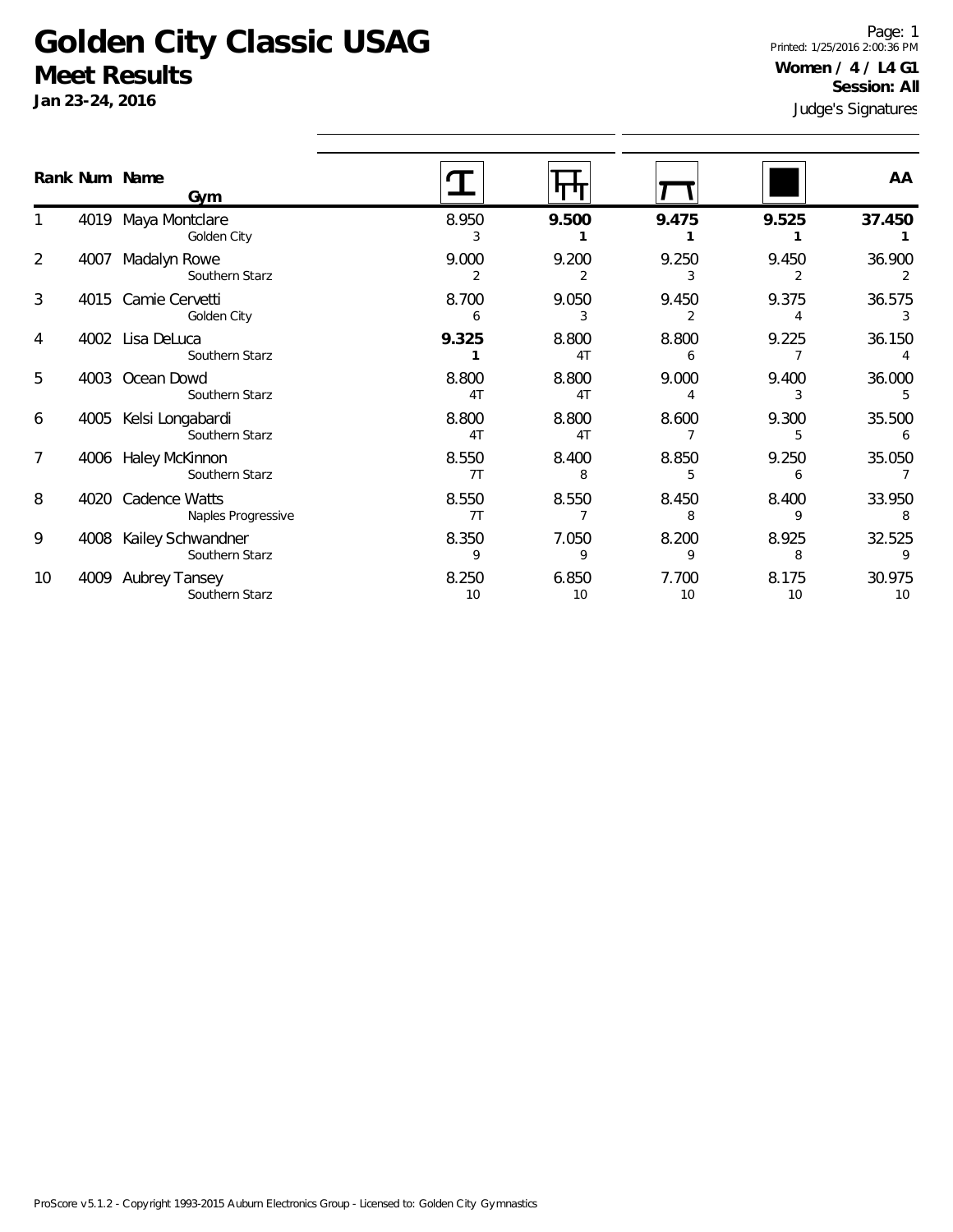## **Golden City Classic USAG Meet Results**

**Jan 23-24, 2016**

Judge's Signatures Page: 1 Printed: 1/25/2016 2:00:50 PM **Women / 4 / L4 G2 Session: All**

|   |      | Rank Num Name<br>Gym                     |             |             |             |             | AA          |  |
|---|------|------------------------------------------|-------------|-------------|-------------|-------------|-------------|--|
|   | 4016 | <b>Mattison Cervetti</b><br>Golden City  | 8.900<br>3  | 9.300       | 9.150<br>2  | 9.200<br>2  | 36.550      |  |
| 2 | 4014 | Jensen Kruse<br>Golden City              | 9.150       | 9.000       | 9.300       | 9.050       | 36.500      |  |
| 3 | 4001 | Claire Solomon<br>SportsRock             | 9.350       | 8.400<br>5T | 8.600<br>4T | 8.750<br>5T | 35.100      |  |
| 4 | 4011 | <b>Sydney Pope</b><br>Naples Progressive | 8.625       | 8.750       | 8.450<br>h  | 9.100<br>3  | 34.925      |  |
| 5 | 4004 | Kelita Glaesmer<br>Southern Starz        | 8.600<br>5T | 8.400<br>5T | 9.050       | 8.750<br>5T | 34.800<br>5 |  |
| 6 | 4000 | Jordyn Martin<br>SportsRock              | 8.500<br>8  | 8.375       | 8.600<br>4T | 9.275       | 34.750<br>6 |  |
| 7 | 4017 | Meridith Smith<br>Golden City            | 8.550       | 8.925<br>3  | 8.350       | 8.100<br>8  | 33.925      |  |
| 8 | 4012 | Felicia Dent<br>Southern Starz           | 8.600<br>5T | 7.775<br>8  | 7.700<br>8  | 8.500       | 32.575<br>8 |  |